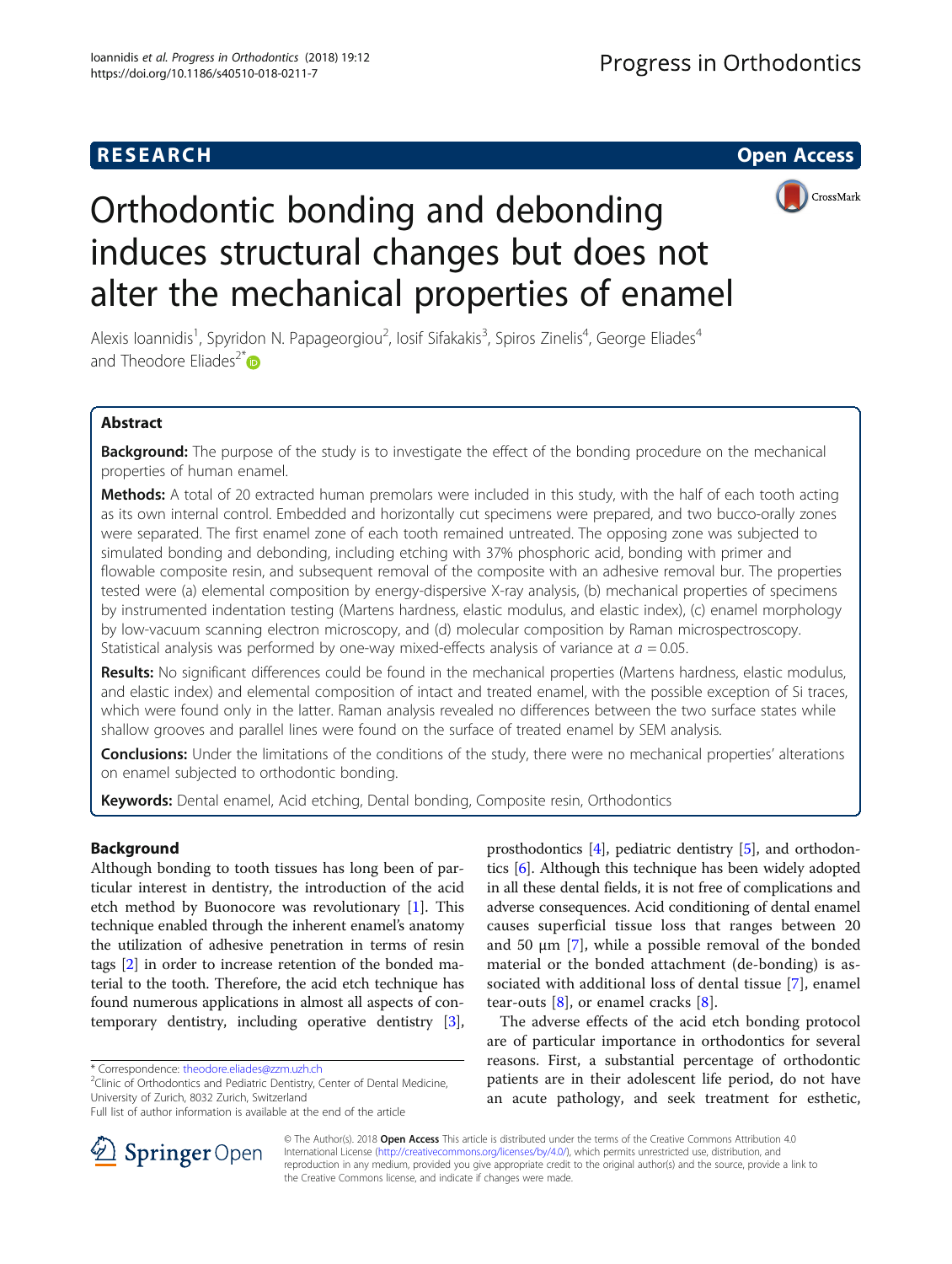functional, or psychosocial reasons [[9](#page-6-0)]. Therefore, the idea of permanent adverse effects on their dental tissues might be viewed with trepidation. Second, it is not uncommon for orthodontic patients to have several brackets being rebounded during treatment owing to bracket-enamel failure during mastication, a fact which implies that these patients experience additional loss of tooth substance. Additionally, the macro- and microtags of the resin adhesive penetrate the conditioned enamel layer to depths reaching 50  $\mu$ m [\[10\]](#page-6-0), and thus, the removal of the resin after the completion of treatment is not possible [\[12\]](#page-6-0) and this adhesive remnant might lead to enamel discoloration [\[11\]](#page-6-0). Also, post-debonding protocols involving removal of adhesive residuals with various rotary abrasive tools or hand instruments may increase the roughness of the enamel surface [\[12\]](#page-6-0) and may further lead to color alterations [\[13](#page-6-0)].

The foregoing discussion emphasizes the importance of the assessment of structural, compositional, and mechanical effects of etching and bonding on uncut enamel. Therefore, aim of the present study was to assess the mechanical and chemical alterations of dental enamel that has been treated with a simulated bonding protocol of acid etching and bonding and to compare its sound enamel. The null hypothesis tested was that there is no difference in all aforementioned properties between untreated and treated enamel.

#### Methods

#### Specimen preparation

In total, 20 human premolars, all extracted due to orthodontic reasons, were cleaned and stored in deionized water. Teeth were anonymized by securing that no tracking of the donor could be made through storage (all teeth were stored as they were obtained in a single source). The Ethics Committee of the School of Dentistry of National and Kapodistrian University of Athens has determined that under these conditions, no ethical approval is necessary for performing studies on extracted human teeth.

All selected teeth were free of fillings, surface fractures, or decays. The roots of the teeth were horizontally cut approximately 2~4 mm beneath the cemento-enamel junction with a diamond bur. Thereafter, the specimens were embedded in cylindrical molds ( $\varnothing$  25 mm) in a self-curing epoxy resin (Caldofix, Struers, Ballerup, Denmark) with the apical flat-cut surface facing downwards. After curing for 1.5 h under heat (75 °C), the specimens were cut along their mesial-distal orientation. Then, the specimens were metallographic ground and polished in a grinding polishing machine (Dap-V, Struers). The specimens were ground employing SiC water coolant papers (220 to 4000 grit) and polished using a 0.04-μm colloidal silica suspension (OP-U, Struers). Then, the exposed horizontally tooth surfaces were bucco-orally separated into two zones with a sharp line cut (Fig. 1).

## Simulated bonding and debonding procedures

In all specimens, one enamel zone remained untreated. The enamel zone of treated specimens was etched for 30 s with 37% phosphoric acid (Pegasus; Astek Innovations Ltd., Altrincham, UK) and consecutively sprayed with water for another 30 s. After drying the specimens with airflow, a bonding agent (OrthoSolo Universal Bonding Enhancer; Ormco Corp., Glendora, CA, USA) was applied for 30 s and blown carefully with air. At the same location, a flowable composite material (Enlight Light Cure Adhesive; Ormco Corp., Glendora, CA, USA) was applied and light-cured (radii pus LED curing light, 970 mW/cm<sup>2</sup>; SDI limited, Bayswater, Australia) for 30 s. Thereafter, the composite was cautiously removed with an adhesive removal 18 fluted bur (Renew finishing system; Reliance Orthodontic Products Inc., IL, USA) until the enamel was again exposed. Enamel was finally ground and polished by renew finishing system points and orthodontic prophy pumice.

## Mechanical properties (instrumented indentation testing)

Instrumented indentation testing (IIT) measurements were carried out with a universal hardness-testing machine (ZHU0.2/Z2.5; Zwick Roell, Ulm, Germany). Force-indentation depth curves were monitored applying 0.2 N with a 2-s dwell time by a Vickers indenter. On each of the 20 specimens, four curves at each zone were taken almost 100 μm from the outer border of the embedded teeth. The mean value was used as representative for intact and debonded zone. Force-indentation depth curves were recorded (Fig. [2\)](#page-2-0), and the Martens hardness (HM), the indentation modulus ( $E_{IT}$ ), and the percentage of the elastic part of indentation work (%), known as elastic index  $(\eta_{IT})$ , were measured according to the ISO 14577-1  $[14]$  $[14]$ . The Poisson's ratio values were set at 0.33 for enamel.

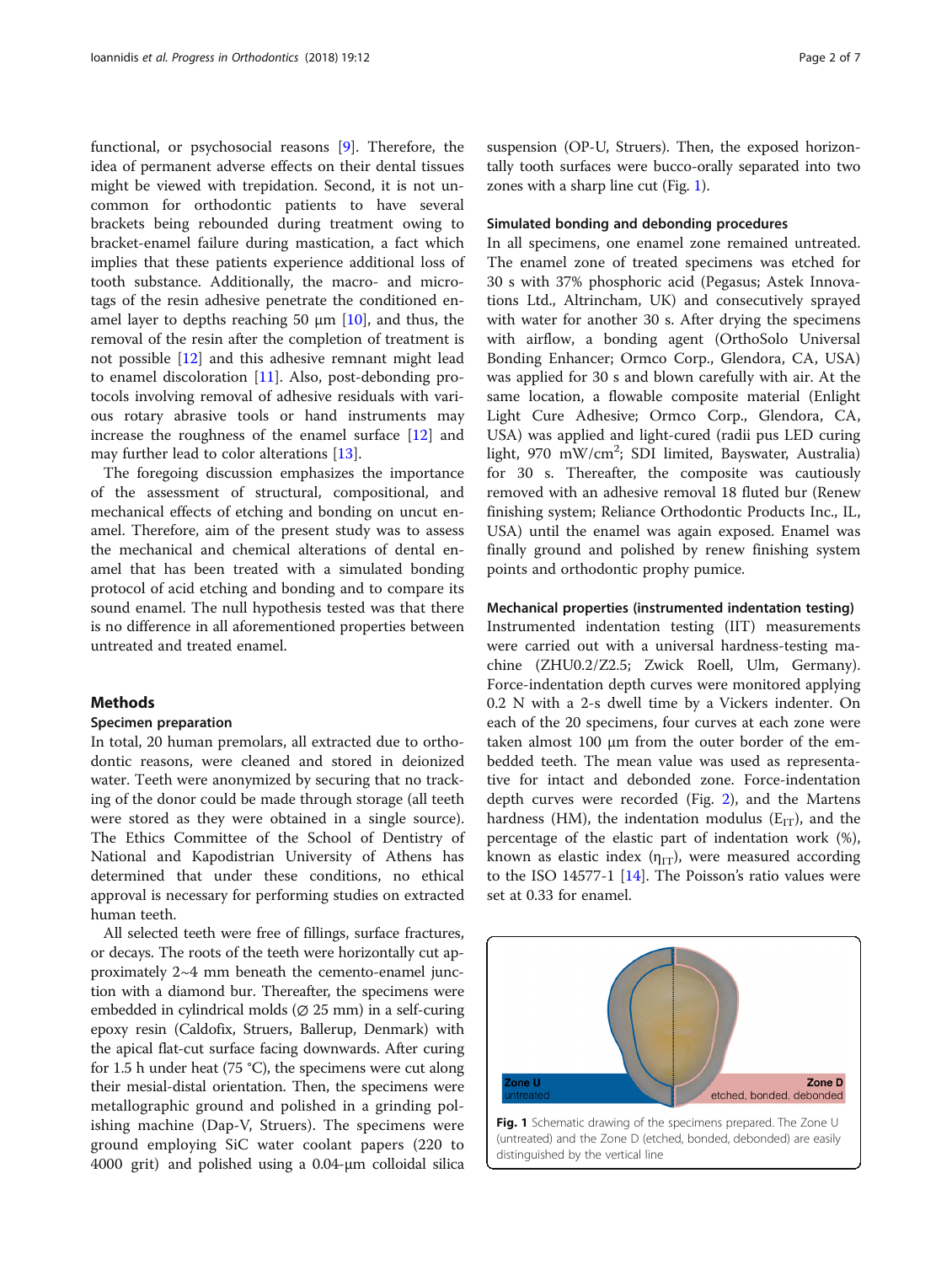<span id="page-2-0"></span>

### Low-vacuum scanning electron microscopy EDX

Of each group, five specimens were selected to analyze the morphology of the untreated and treated enamel zones by means of low-vacuum scanning electron microscopy (LV-SEM) imaging. Secondary electron images and backscattered electron images were acquired with a SEM unit (Quanta 200; FEI, Hillsboro, OR, USA), working under the following conditions: 25.0 kV accelerating voltage 90 μA beam current, approximately 1.0 Torr pressure and  $\times 600$  nominal magnification.

The elemental composition of the different zones was investigated using energy-dispersive X-ray (EDX) spectroscopic analysis. Three spectra per specimen were collected using an XFlash 6|10 silicon drift detector (Bruker, Berlin, Germany) with a slew window under the same operating conditions: a 210 x 210 μm sampling window and a 200-s acquisition time. The quantification was carried out in a standard less mode using atomic number, absorbance, and fluorescence correction factors with the dedicated software (ESPRIT version 1.9; Bruker) for the elements Cl, Ca, O, Na, P and Si.

## Raman microspectroscopy

Five randomly selected teeth were further analyzed by Raman microspectroscopy to investigate possible chemical alterations on treated surfaces. One spectrum from each region was acquired with a Raman spectrometer (EZRaman-I, Enwave Optronics, Orange, CA, USA) attached to a microscope (Leica BME, Leica microsystems, Heerbrugg, Switzerland) under the following conditions: 785-nm excitation laser, 380-mW power, 1200–300  $cm^{-1}$  wavelength range, 6  $cm^{-1}$  resolution. Spectra were acquired and baseline corrected by EZRaman Reader (ver 8.2.8) software (Enwave Optronics, USA).

#### Statistical analysis

After data of HM,  $E_{IT}$ , and  $\eta_{IT}$  were checked for normality and found to be not normally distributed, descriptive statistics were calculated including medians and interquartile ranges (IQR). Mixed-effects analysis of variance was performed to compare between intact and treated (etched, bonded, and debonded) surfaces, with experimental group and tooth unit as the fixed- and randomeffects terms respectively, calculating average differences and their 95% confidence intervals (CIs). A two-side P value of  $\leq 0.05$  was considered significant for all analyses, which were run in Stata SE 10.0 (StataCorp, College Station, TX).

## Results

## Mechanical properties

The median HM for intact and treated enamel specimens were 2866  $N/mm^2$  (IQR = 2809 to 3154) and 2989 N/mm<sup>2</sup> (IQR = 2625 to 3211), respectively, with no significant differences ( $P > 0.05$ ; Table [1\)](#page-3-0). The E<sub>IT</sub> for intact and treated enamel specimens were 70.3 GPa  $(IQR = 59.7 \text{ to } 72.5)$  and 69.7 GPa  $(IQR = 66.3 \text{ to } 77.1)$ , respectively, again with no significant differences ( $P > 0.05$ ). Finally, the same was seen for intact and treated enamel specimens in terms of the  $\eta_{IT}$  with medians 38.3% (IQR =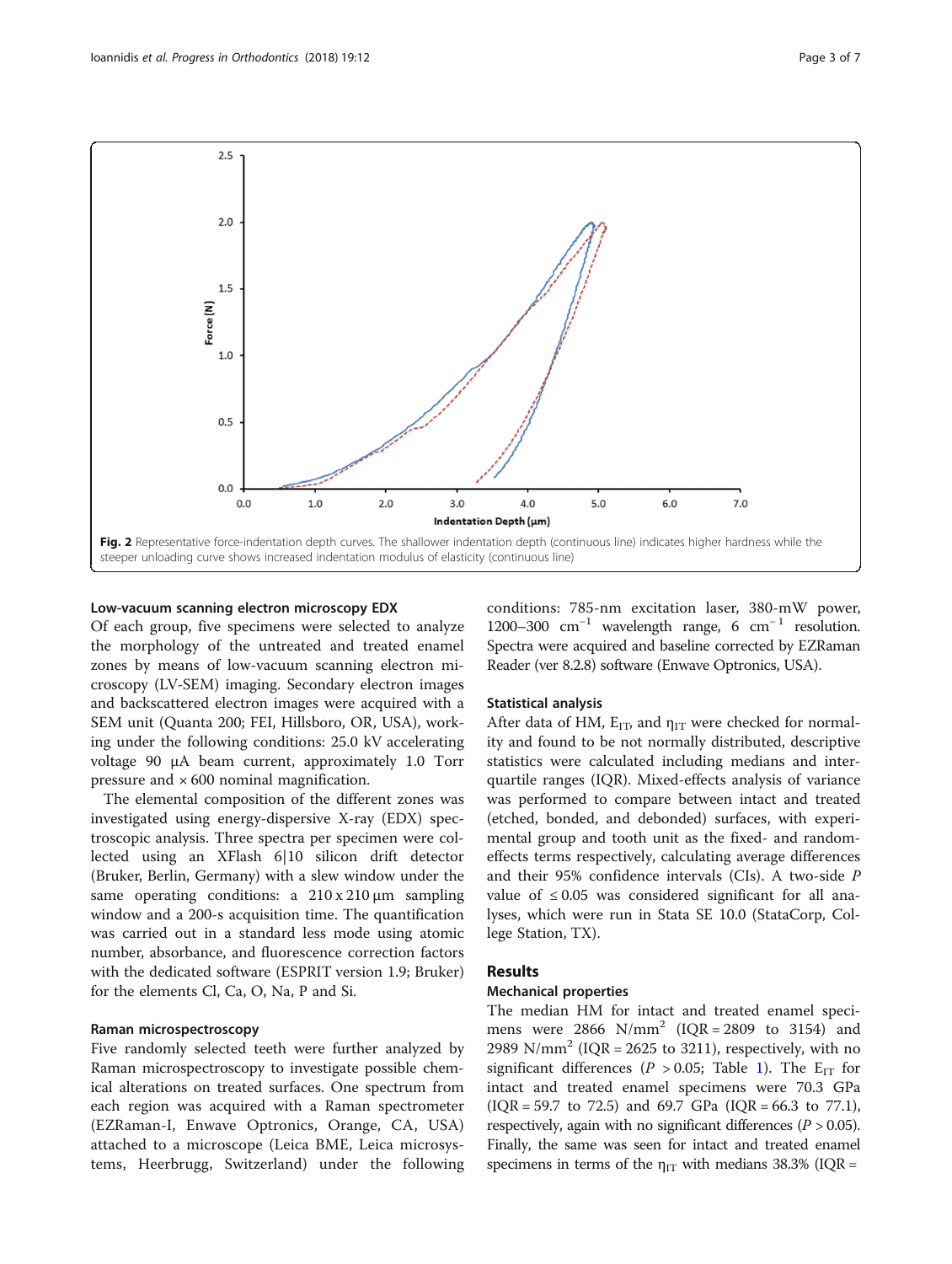|                |    | Martens hardness (N/mm <sup>2</sup> ) |            | Indentation modulus (GPa) |            | Elastic index (%) |            |
|----------------|----|---------------------------------------|------------|---------------------------|------------|-------------------|------------|
| Group          |    | Median (IQR)                          | $P$ value* | Median (IOR)              | $P$ value* | Median (IOR)      | $P$ value* |
| Intact enamel  | 20 | 2866 (2809, 3154)                     | 0.760      | 70.3 (59.7, 72.5)         | 0.856      | 38.3 (35.3, 41.7) | 0.272      |
| Treated enamel | 20 | 2989 (2625, 3211)                     |            | 69.7 (66.3, 77.1)         |            | 36.6 (33.0, 39.1) |            |

<span id="page-3-0"></span>Table 1 Results for the mechanical properties of the analyzed specimen

IOR interquartile range

\*From mixed-effects model

35.3 to 41.7) and 36.6% (IQR = 33.0 to 39.1), where no significant difference was seen  $(P > 0.05)$ .

## Qualitative LV-SEM image analysis and energy-dispersive X-ray spectroscopic analysis

Low-vacuum secondary electron images of intact and treated enamel are given in Fig. 3. Intact enamel (Fig. 3a) showed a smear-layer-coated surface with distinct polishing patterns and few irregularities like pits, scratches, and prismatic boundaries, while treated enamel demonstrated again a smear-layer coating with scratches, pits, and some prismatic boundaries. Parallel lines were also identified along with a diffuse distribution of shallow grooves (Fig. 3b).

Representative energy-dispersive X-ray spectra from the enamel groups tested are presented in Fig. [4](#page-4-0), while the quantitative results of energy-dispersive X-ray analysis are given in Table [2.](#page-4-0) Both intact and treated enamel share similar qualitative and quantitative analysis. The sole exception was Si, where traces were identified only to treated enamel.

## Raman

Two representative spectra from intact and treated enamel are presented in Fig. [5](#page-5-0). Both spectra showed the same intensity providing phosphate and carbonate main vibrational modes, and thus, the tested surfaces should be considered similar. The assignment of inorganic peaks is as follows: 420 and 450 cm<sup>-1</sup> (v<sub>2</sub>PO<sub>4</sub><sup>3-</sup>), 578 cm<sup>-1</sup>  $(v_4PO_4^{3-})$ , 960 cm<sup>-1</sup> ( $v_1PO_4^{3-}$ ), and 1043 and 1070 cm<sup>-1</sup> (bending and stretching modes of carbonate  $CO<sub>3</sub><sup>2–</sup>$ ).

## **Discussion**

The results of this study indicate that acid etching does not alter significantly the mechanical properties of dental enamel in terms of HM,  $E_{\text{ID}}$  or  $\eta_{\text{IT}}$  and molecular structure according to Raman analysis. Surface characterization demonstrated slight differences while only Si traces were identified on the surface of treated enamel after EDX analysis. In general, both surfaces can be considered as similar in overall and thus the null hypothesis should be predominately accepted.

The analysis with LV-SEM is considered beneficial for this study in order to avoid any possible morphological artifact or elemental interference related to conductive coating procedure. The LV-SEM image analysis indicated similar surfaces characterization between intact and treated enamel with only small shallow grooves seen in the surface of the latter (Fig. 3b). This is in agreement with the literature suggesting the removal of resin



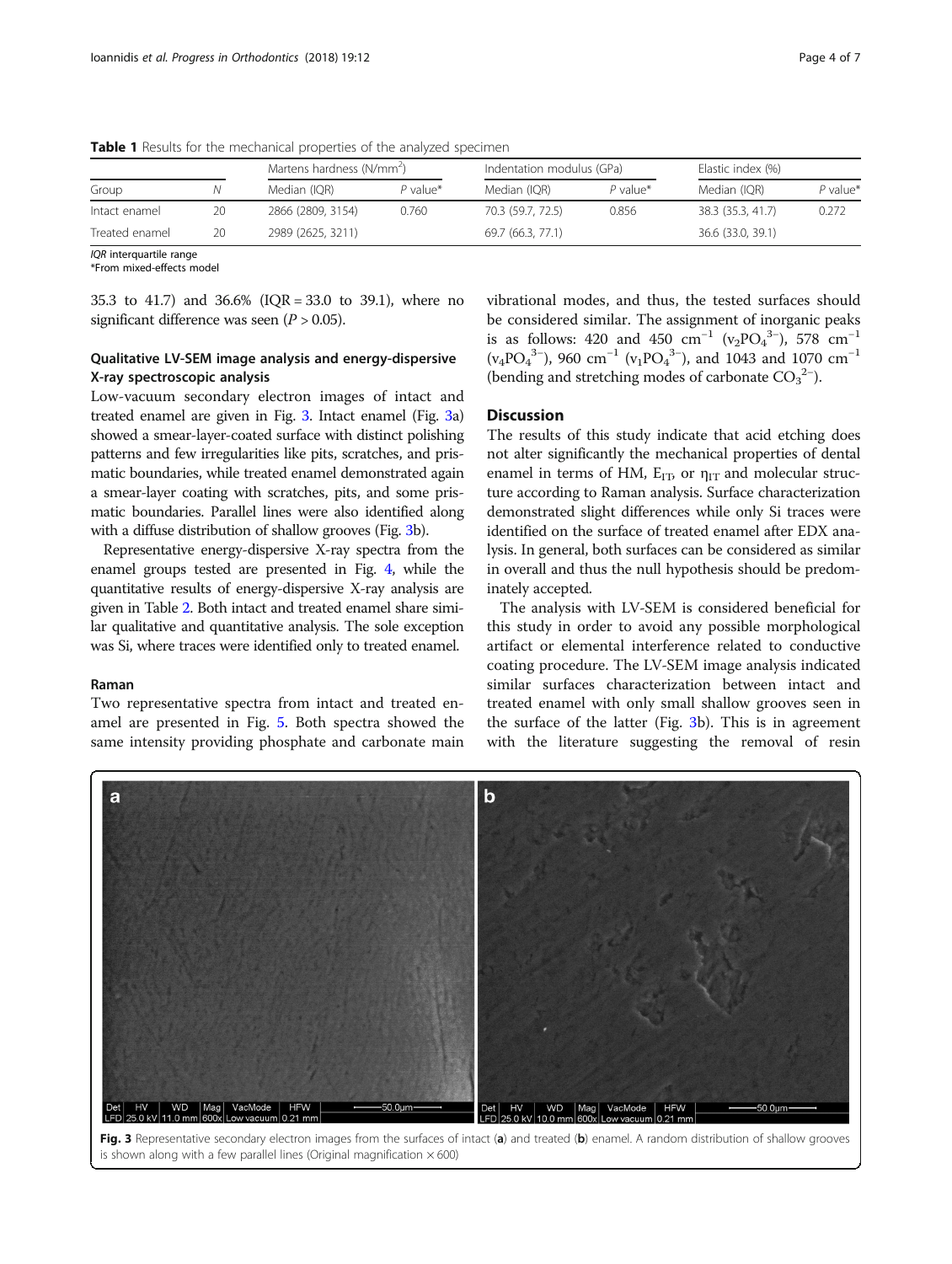<span id="page-4-0"></span>

remnants during debonding leaves an enamel surface which is similar to the surface of intact enamel [[13,](#page-6-0) [15](#page-6-0)], although to a small cost loss of dental tissue [\[13](#page-6-0)]. Small irregularities in the surface of debonded enamel as were seen in the present study might be appended to bracket debonding procedure (where enamel fragments are removed along with adhesive resin) or to the use of rotating instruments even after careful removal of the adhesive [[16\]](#page-6-0). It is worthwhile to be noted that only minor differences can be seen across the various adhesive removal systems in terms of time needed, adhesive remnants, and amount of enamel loss [[7\]](#page-6-0).

Raman analysis did not reveal any qualitative difference in elemental structure between the two surfaces while Si traces found in the treated enamel specimen after EDX analysis should be attributed to either adhesive remnant located possible in the tags or the polishing bur.

Although HM and HV values can be identified simultaneously for the same indentation, only HM values are presented in this study. HM is calculated based by the geometry of Vickers indenter and indentation depth

Table 2 Elemental composition (wt%, mean values) of the enamel surfaces for the intact and treated specimens after energy-dispersive X-ray analysis ( $n = 5$ )

| $\frac{1}{2}$ . The state of $\frac{1}{2}$ is the state of $\frac{1}{2}$ and $\frac{1}{2}$ is the state of $\frac{1}{2}$ |               |                |  |  |  |  |
|--------------------------------------------------------------------------------------------------------------------------|---------------|----------------|--|--|--|--|
| Element                                                                                                                  | Intact enamel | Treated enamel |  |  |  |  |
| $\circ$                                                                                                                  | 43.1          | 44.1           |  |  |  |  |
| Na                                                                                                                       | 0.9           | 0.6            |  |  |  |  |
| Si                                                                                                                       | $-$ (BDL)     | 0.4            |  |  |  |  |
| $\mathsf{P}$                                                                                                             | 16.9          | 16.4           |  |  |  |  |
| $\subset$                                                                                                                | 0.2           | 0.2            |  |  |  |  |
| Ca                                                                                                                       | 38.9          | 38.3           |  |  |  |  |

BDL below detection limit

under testing load while Vickers based on the measurement of diagonal length of impression. However as HM is calculated by geometrical data during maximum loading, any interference of visco-elastic properties of material tested and elastic recovery of material around the indentation is minimized. The latter tends to overestimate Vickers hardness. No significant differences in HM were identified, and this finding is in accordance with the results of a previous study comparing intact enamel to enamel treated with a similar acid etch protocol, infiltrated by low-viscosity light-cured resin, where no significant differences in microhardness were found [\[17](#page-6-0)]. This can be explained by the fact that no considerable change in the elemental composition of enamel was induced by etching  $[18]$ , as the mechanical properties of dental enamel are closely associated with its mineral content [\[19](#page-6-0)], for example, in cases of white spot lesions, where enamel loses part of its mineral content, leading to a slight reduction in microhardness [[17](#page-6-0)]. This might also explain the increased enamel hardness values that have been reported compared to conventional acid etch protocols with self-etching priming adhesives due to partial reincorporation of mineral into the bond [[17,](#page-6-0) [19](#page-6-0)]. The mechanical properties tested have different clinical relevance. Hardness in any expression is related with the wear resistance. The higher the hardness, the higher the attrition resistance, and thus, surface integrity can be better preserved during clinical function. Higher elastic modulus indicates that the enamel can withstand higher forces per surface unit preventing catastrophic fracture especially at cervical region where thinner enamel layers are located. Elastic index is indicative of the brittleness of materials tested. In general, brittle materials tend to fracture with ease consuming less fracture energy.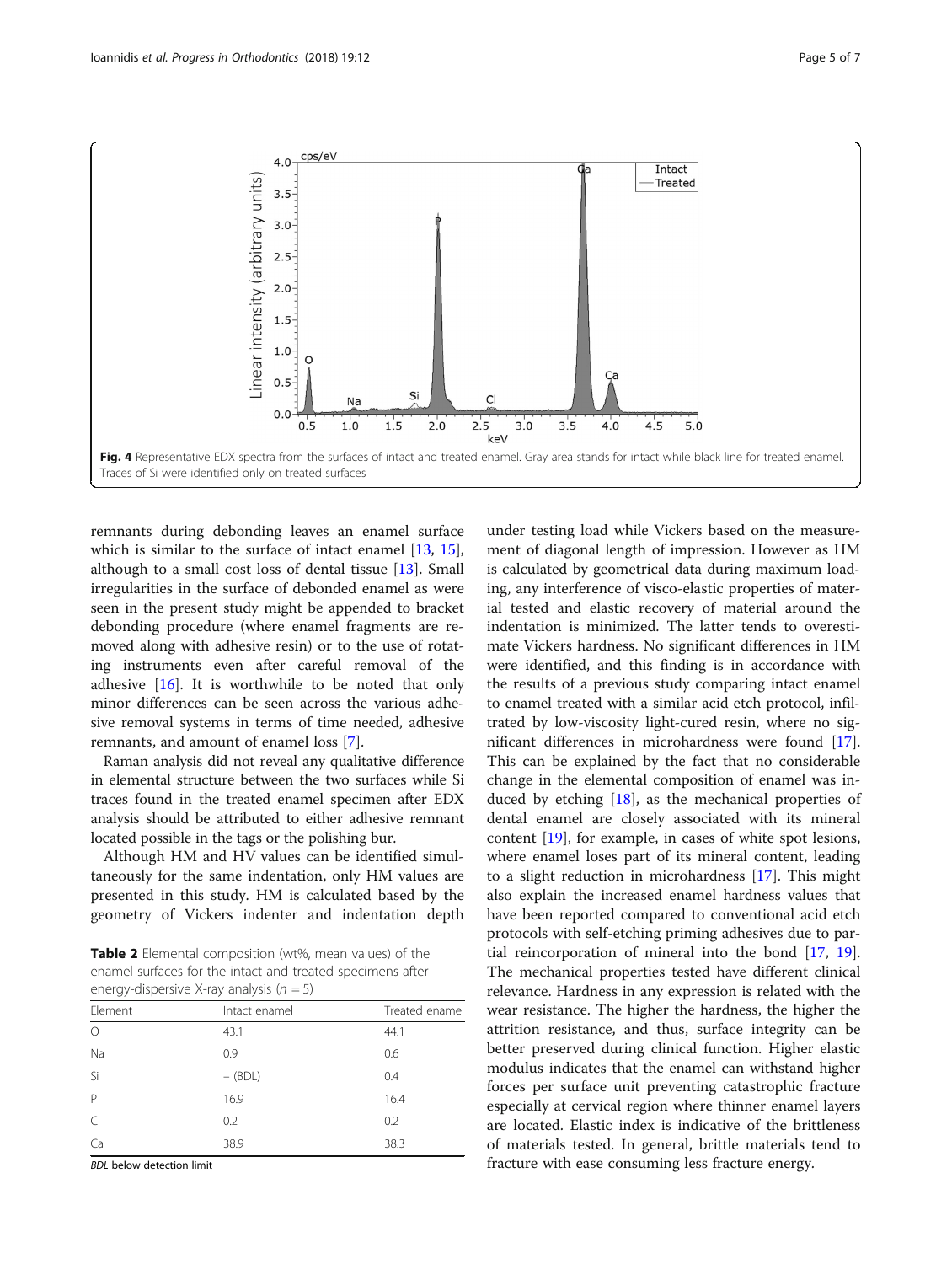<span id="page-5-0"></span>

Nanoindentation testing for in depth profiling [\[20](#page-6-0)] of bonded enamel has revealed a significant decrease in hardness and elastic modulus only at the outermost layers of 5 μm. Although tiny indentations are beneficial for successive indentations with limited inter-indentations distance such in the case of in depth profile analysis, the results obtained for inhomogeneous materials, such as resin-impregnated enamel surface, may significantly vary across the testing area, and thus, the generalizability of the results may be inaccurate. Another factor, which contributes to the variability of results across studies, may be the great individual quantitative and qualitative variation in the enamel between different patients [[21\]](#page-6-0), which can potentially confound research findings. As however, the two halves of the same tooth acted as both experimental and internal control in each group and this was reflected also in the statistical analysis, this is of minor importance.

On the other hand, an experimental limitation of our study was that the quantitative results may be affected by the properties of sound enamel as the thickness of tested materials should be at least 10 times the indentation  $[22]$ ; this value was estimated to reach 45  $\mu$ m in this study, which is significantly deeper compared to the nominal thickness of 20 μm of etched enamel. However, despite their different experimental limitations, the aforementioned research protocols concluded that the mechanical properties of treated enamel remain unaffected by orthodontic bonding procedure.

## Conclusions

Under the limitations of the conditions of the study, there were no mechanical properties' alterations on enamel subjected to orthodontic bonding.

#### Acknowledgements

The first author acknowledges the support of the Clinical Research Foundation (Köniz, Switzerland).

#### Availability of data and materials

Authors would like not to share data because of ongoing studies on the same topic and the risk for jeopardizing the future research projects if data from this study become available before the accompanying research appears.

#### Authors' contributions

TE conceived the study; AI, IS, and SZ have contributed to the design and methodological variables; AI and IS performed the tests; TE, GE, and SZ overviewed the data acquisition; all contributed to the writing; TE and GE read and edited the manuscript. All authors read and approved the final manuscript.

#### Competing interests

The authors declare that they have no competing interests.

#### Publisher's Note

Springer Nature remains neutral with regard to jurisdictional claims in published maps and institutional affiliations.

#### Author details

<sup>1</sup>Clinic of Fixed and Removable Prosthodontics and Dental Material Science Center of Dental Medicine, University of Zurich, 8032 Zurich, Switzerland. <sup>2</sup>Clinic of Orthodontics and Pediatric Dentistry, Center of Dental Medicine, University of Zurich, 8032 Zurich, Switzerland. <sup>3</sup> Department of Orthodontics, School of Dentistry, National and Kapodistrian University of Athens, 115 21 Athens, Greece. <sup>4</sup> Department of Biomaterials, School of Dentistry, National and Kapodistrian University of Athens, 115 21 Athens, Greece.

#### Received: 15 February 2018 Accepted: 19 April 2018 Published online: 07 May 2018

#### References

- 1. Buonocore MG, Matsui A, Gwinnett AJ. Penetration of resin dental materials into enamel surfaces with reference to bonding. Arch Oral Biol. 1968;13:61–70.
- 2. Buonocore MG. A simple method of increasing the adhesion of acrylic filling materials to enamel surfaces. J Dent Res. 1955;34:849–53.
- 3. Larson TD, Phair CB. The use of a direct bonded microfilled composite resin veneer. J Am Dent Assoc. 1987;115:449–53.